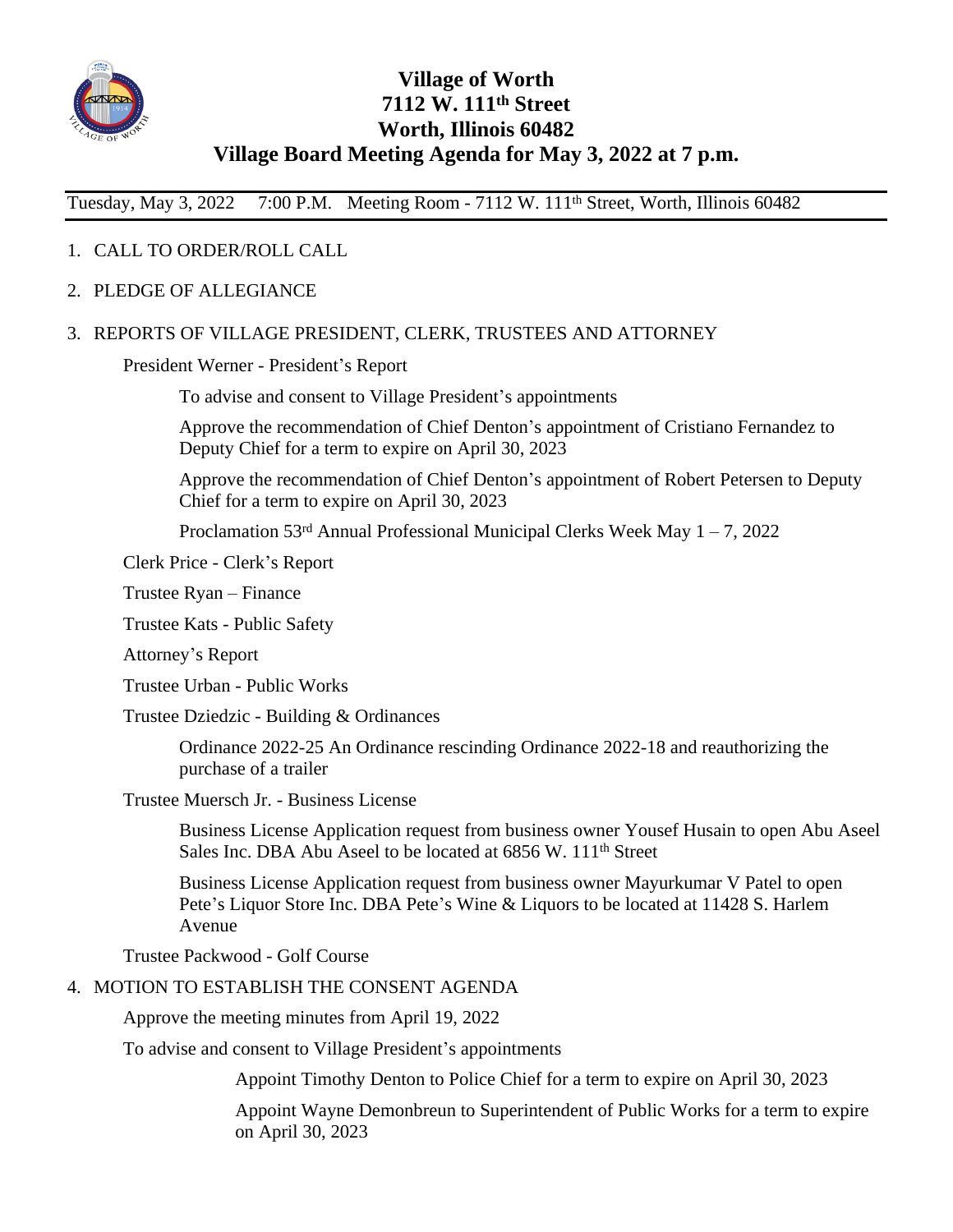Appoint Ed Urban to Assistant Superintendent of Public Works for a term to expire on April 30, 2023

Appoint Bonnie Price to Collector for a term to expire on April 30, 2023

Appoint Bruce Zartler to Building Commissioner for a term to expire on April 30, 2023

Appoint Bruce Zartler to Plumbing Inspector for a term to expire on April 30, 2023

Appoint Robinson Engineering for a term to expire on April 30, 2023

Appoint Ancel Glink Law Firm for a term to expire on April 30, 2023

Appoint Mike Maddox, Doug Zartler, and Dan Mitchell to building inspector for a term to expire on April 30, 2023

Appoint Kevin Van Brocklin, and Duane Seitz to electrical inspector for a term to expire on April 30, 2023

Appoint Charles Everett to HVAC inspector for a term to expire on April 30, 2023

Appoint Carol Rak to Code Enforcement Officer for a term to expire on April 30, 2023

Appoint Matt Urban to the Police & Fire Commission for a term to expire April 30, 2025

Appoint Brian Granato to the Police Pension Board for a term to expire on April 30, 2024

Appoint Ed Urban, Sharon Urban, and Peggy Gardner to the Beautification Committee for a term to expire on April 30, 2026

Approve the recommendation of Chief Denton's appointment of Cristiano Fernandez to Deputy Chief for a term to expire on April 30, 2023

Approve the recommendation of Chief Denton's appointment of Robert Petersen to Deputy Chief for a term to expire on April 30, 2023

Approve the bill list dated May 3, 2022 in the amount of \$191,870.67

Approve the payroll for the month of April in the amount of \$307,521.00

Adopt Ordinance 2022-25 An Ordinance rescinding Ordinance 2022-18 and reauthorizing the purchase of a trailer

Approve business license application request from business owner Yousef Husain to open Abu Aseel Sales Inc. DBA Abu Aseel to be located at 6856 W. 111<sup>th</sup> Street. This license is contingent upon having passed all inspections and being in compliance with all codes and ordinances

Approve business license application request from business owner Mayurkumar V Patel to open Pete's Liquor Store Inc. DBA Pete's Wine & Liquors to be located at 11428 S. Harlem Avenue. This license is contingent upon having passed all inspections and being in compliance with all codes and ordinances

Direct Attorney

#### 5. MOTION TO ADOPT THE CONSENT AGENDA

6. DISCUSSION AND POTENTIAL ACTION ON ITEMS REMOVED FROM THE CONSENT AGENDA